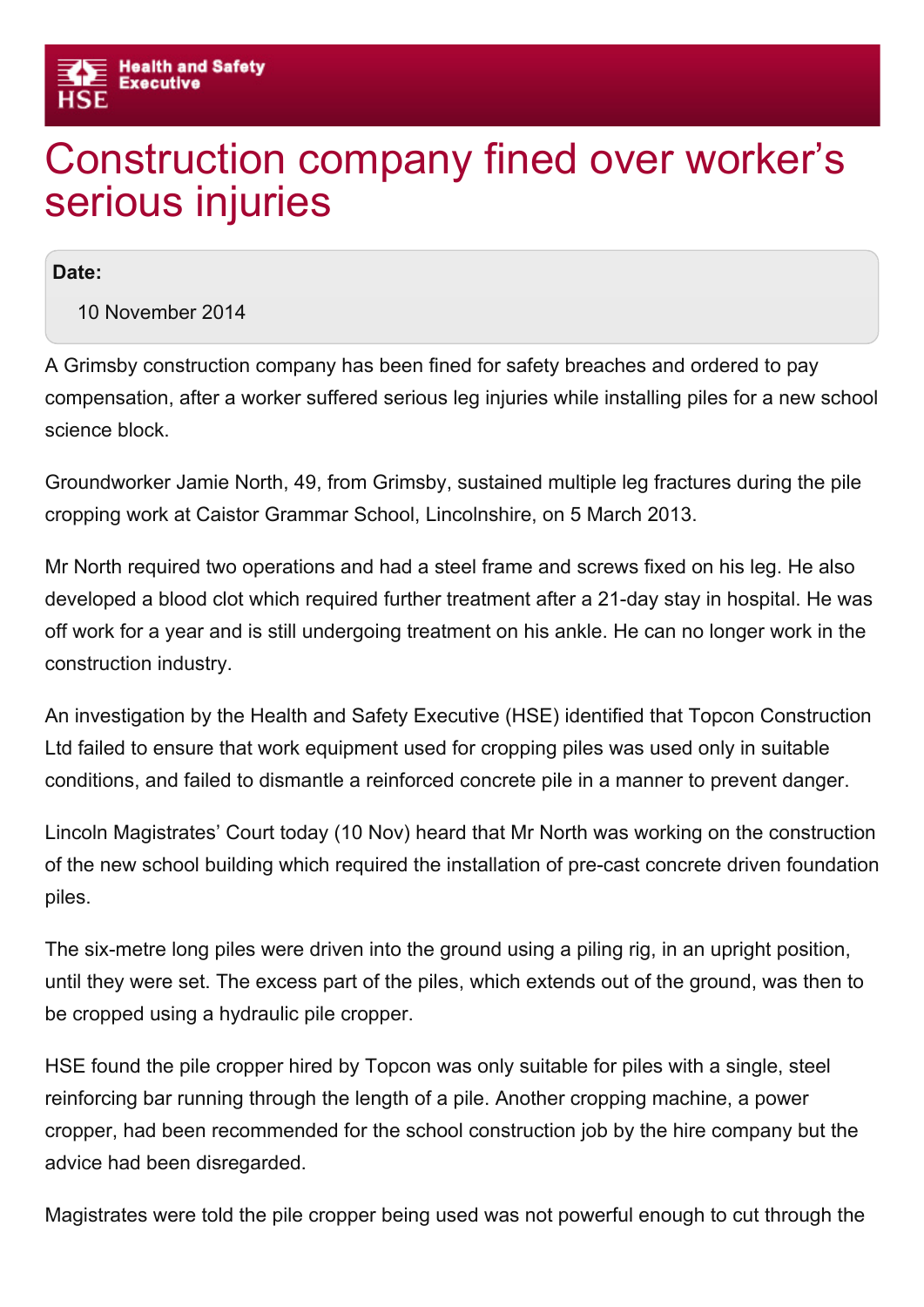concrete and four steel bars so was used to nibble the concrete away to expose the steel bars, which were then cut through with a disc cutter. The piles were then pushed to the ground in an uncontrolled manner.

As Mr North was guiding the cropper over one pile, a colleague pushed another pile over but he had not cut through one of the bars. The pile twisted and fell onto Mr North.

Topcon Construction Ltd of Louth Road, Grimsby, was fined £10,000 and ordered to pay £1,980 in costs after pleading guilty to breaching regulation 4(3) of the Provision and Use of Work Equipment Regulations 1998, and regulation 29(1) of the Construction (Design and Management) Regulations 2007. Topcon Construction Ltd must also pay Mr North compensation of £10,000 for his injuries.

Speaking after the hearing, HSE inspector Martin Waring said:

"Topcon Construction Ltd failed to heed two warnings that the pile cropper they had ordered was not suitable for the job, hence the need to adopt the high-risk 'tree-felling' method of pushing the piles over.

"They should have foreseen that the felling of piles, in an area that workers could wander into, presented a high risk of injury.

"Mr North suffered very serious leg injuries in an incident that could have been prevented, had the work been better planned and managed."

There were 42 fatal injuries to workers  $-14$  of these to the self-employed  $-$  in the construction industry in 2013/14. For further information on working in the construction industry, go to <http://www.hse.gov.uk/construction><sup>[1]</sup>

## Notes to Editors

- 1. Regulation 4(3) of the Provision and Use of Work Equipment Regulations 1998 states: "Every employer shall ensure that work equipment is used only for operations for which, and under conditions for which, it is suitable."
- 2. Regulation 29(1) of the Construction (Design and Management) Regulations 2007 states: "The demolition or dismantling of a structure, or part of a structure, shall be planned and carried out in such a manner as to prevent danger or, where it is not practicable to prevent it, to reduce danger to as low a level as is reasonably practicable."

## Press enquiries